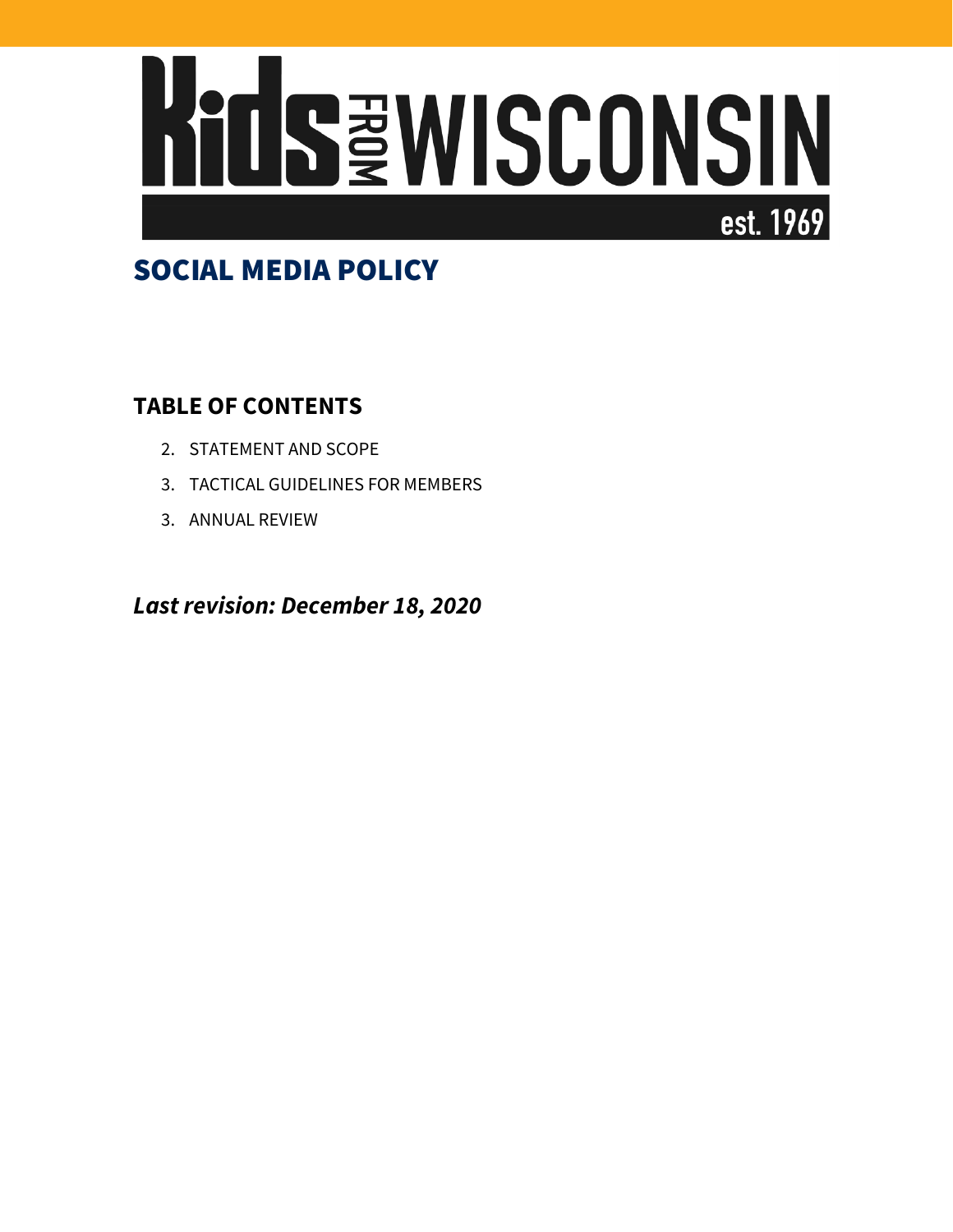### **STATEMENT AND SCOPE**

*All of you are viewed as members of a very select group that has been held to a very high standard. You were chosen to be part of the Kids From Wisconsin legacy. Factors that placed our current troupe members ahead of so many other proficient performers were; musical superiority, high moral character, personality, and the ability to accept disciplined direction. Your professionalism on and off stage will be imminent.* 

This social media policy provides parameters in order to guide our troupe members, understudies, staff, board members and volunteers when social media is used, not only on the Kids From Wisconsin platforms, but also on troupe and staff personal pages, whether set up for public OR private viewing.

The experience you will gain in the program designed for you will be immeasurable, and should be helpful in all your future years, in and out of music.

### **As a KID you have a grave responsibility as an ambassador of our KID Family, your community, and your state. ALL Eyes will be upon you as a representative of the organization. This includes your personal pages on social media.**

Kids From Wisconsin and social media dialogue. Social Media Tips:

- Be selective. There are a variety of digital platforms available. Be sure you use the right medium for the message. For example, do not use a Facebook post to communicate sensitive information.
- Be smart. Social media posts are often visible to the entire public and can/will be shared by others in various ways that cannot be controlled. Be extremely wise with the content posted.
- Use grace! Always make sure you are withholding K.I. (KIDS Image) when utilizing social media. For example, if someone has offended you, consider speaking with them privately on the matter. Do not post offensive responses publicly. Language and perception of the post must be in check.
- Always think before posting or sharing any questionable material.
- Team members whose bios appear with the Kids From Wisconsin are solely responsible for the content they publish online, including content from their own social media pages. It